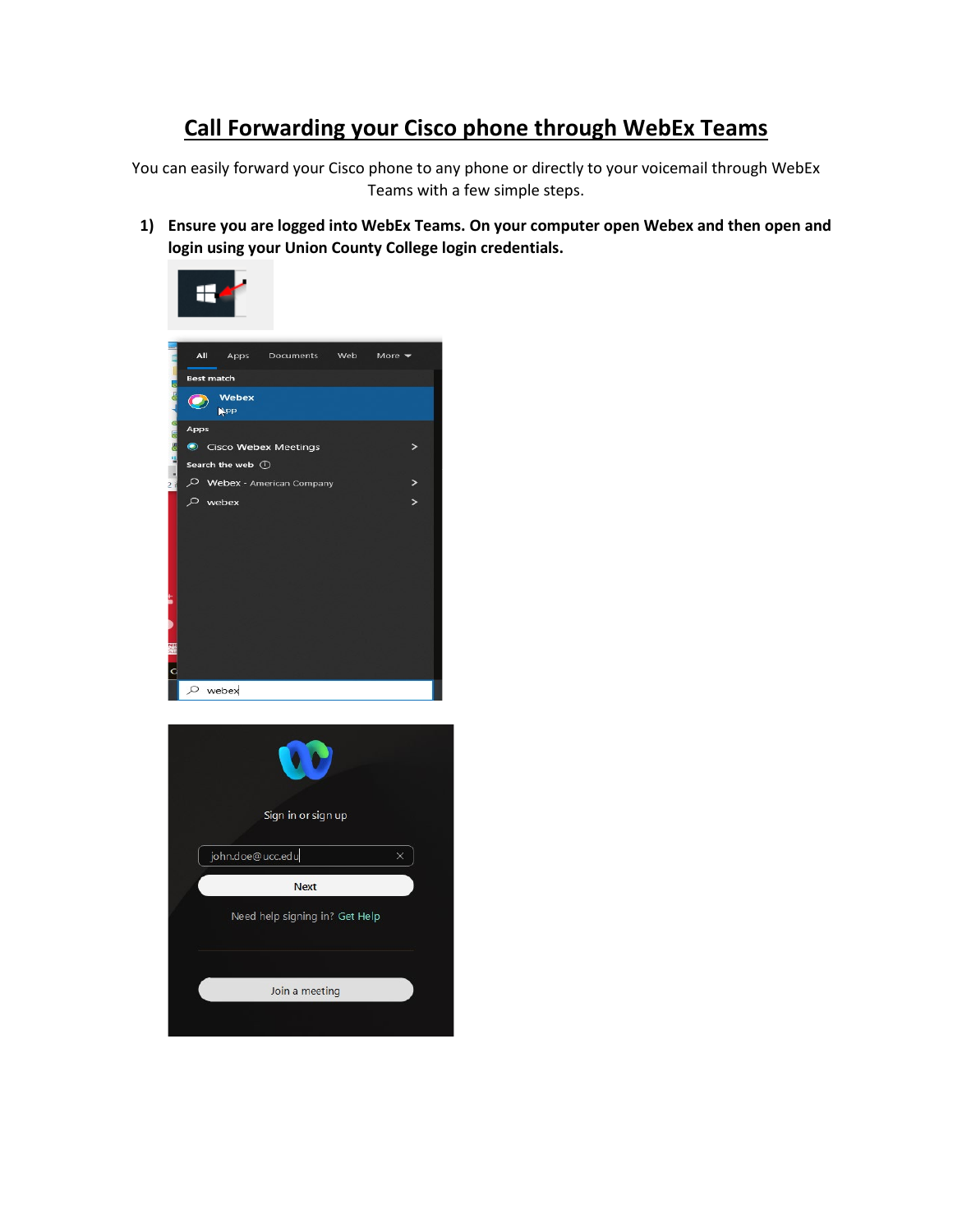**2) Authenticate via the OKTA page that will appear - Press the Send Push button, then click on "Yes, it is me" on your mobile phone.**



**3) On the top left corner, left click on circle next to Set a status, then click on Settings.**

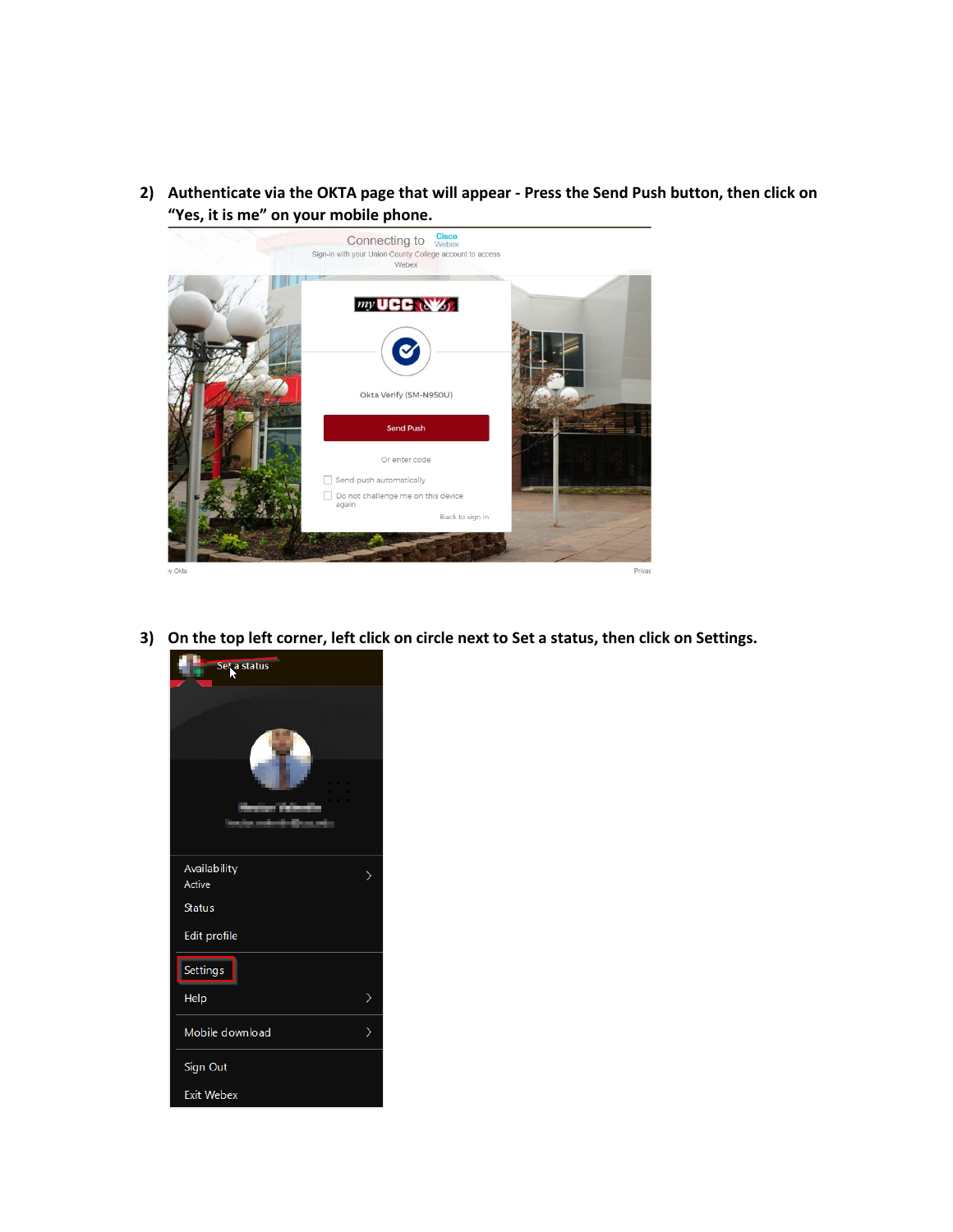**4) Ensure that you are signed into "Phone Service" under WebEx Options. Login using your Union County College login credentials.**